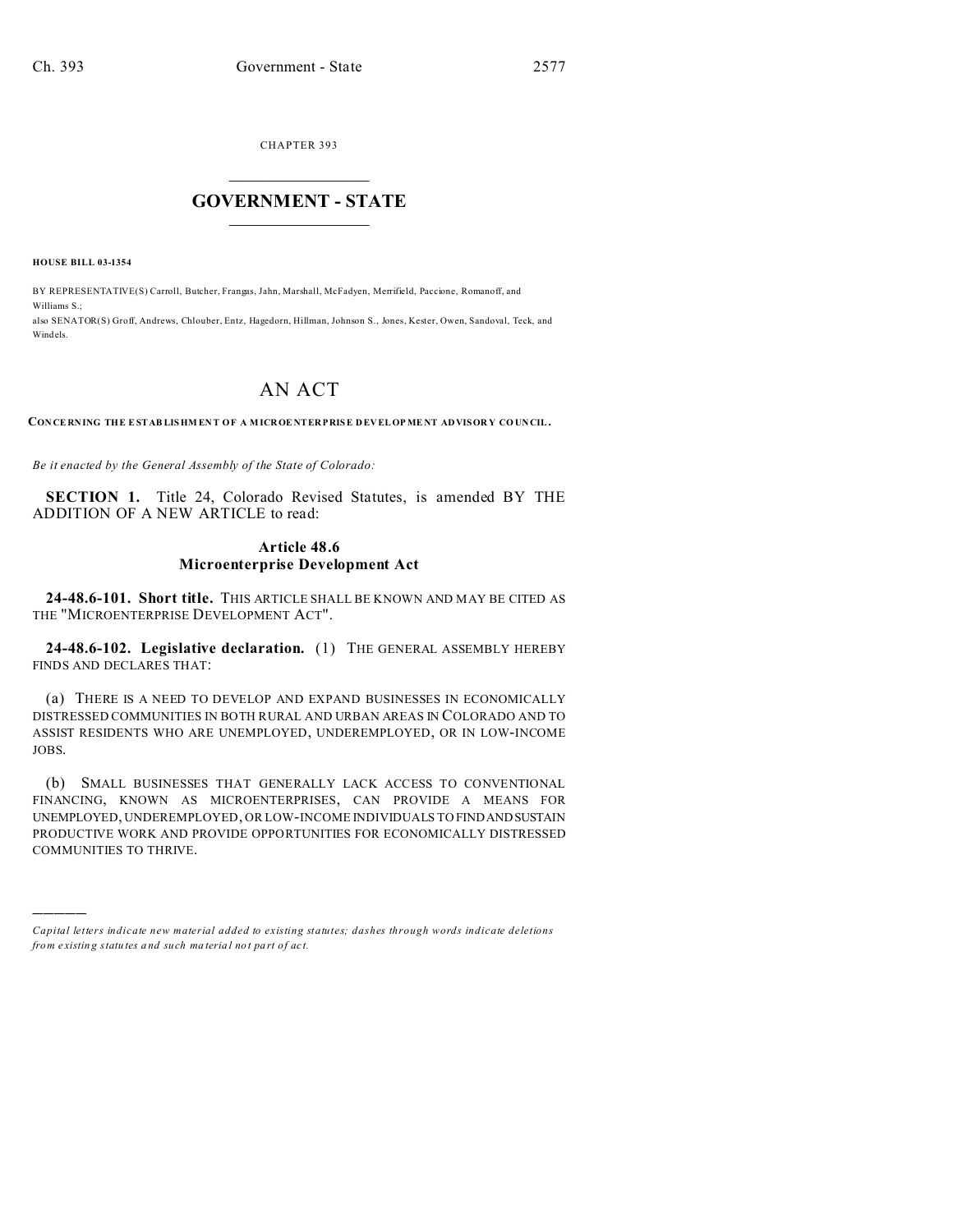(c) MANY LOW-INCOME MICROENTREPRENEURS IN COLORADO LACK ACCESS TO THE CAPITAL, TRAINING, AND TECHNICAL ASSISTANCE THEY NEED IN ORDER TO START, OPERATE, OR EXPAND THEIR BUSINESSES.

(d) LOCAL MICROENTERPRISE SUPPORT ORGANIZATIONS HAVE DEMONSTRATED COST-EFFECTIVE DELIVERY METHODS FOR PROVIDING TECHNICAL ASSISTANCE TO LOW-INCOME MICROENTREPRENEURS, AND A STATEWIDE PROGRAM FOR THE DEVELOPMENT OF MICROENTERPRISES WOULD LEVERAGE CHARITABLE FOUNDATION SUPPORT, FEDERAL PROGRAM FUNDING, AND PRIVATE SECTOR SUPPORT.

(2) IT IS THE INTENT OF THE GENERAL ASSEMBLY IN ENACTING THIS ARTICLE TO STRENGTHEN THE COLORADO ECONOMY BY ENABLING AND ENCOURAGING UNEMPLOYED, UNDEREMPLOYED, AND LOW-INCOME RESIDENTS TO BECOME SELF-SUFFICIENT THROUGH THE DEVELOPMENT OF MICROENTERPRISES.

**24-48.6-103. Definitions.** AS USED IN THIS ARTICLE, UNLESS THE CONTEXT OTHERWISE REQUIRES:

(1) "COUNCIL" MEANS THE MICROENTERPRISE DEVELOPMENT ADVISORY COUNCIL CREATED IN SECTION 24-48.6-104.

(2) "DIRECTOR" MEANS THE DIRECTOR OF THE COLORADO OFFICE OF ECONOMIC DEVELOPMENT CREATED IN SECTION 24-48.5-101.

(3) "MICROENTERPRISE" MEANS A SOLE PROPRIETORSHIP, PARTNERSHIP, LIMITED LIABILITY COMPANY, OR CORPORATION THAT HAS FEWER THAN FIVE EMPLOYEES AND GENERALLY LACKS ACCESS TO CONVENTIONAL LOANS, EQUITY, OR OTHER BANKING SERVICES.

(4) "MICROENTERPRISE DEVELOPMENT ORGANIZATION" MEANS A NONPROFIT ENTITY OR A PROGRAM ADMINISTERED BY SUCH AN ENTITY, INCLUDING COMMUNITY DEVELOPMENT CORPORATIONS OR OTHER NONPROFIT DEVELOPMENTORGANIZATIONS AND SOCIAL SERVICE ORGANIZATIONS, THAT PROVIDES SERVICES TO LOW-INCOME MICROENTERPRISES.

**24-48.6-104. Microenterprise development advisory council - creation membership - report.** (1) THERE IS HEREBY CREATED A MICROENTERPRISE DEVELOPMENT ADVISORY COUNCIL. THE COUNCIL SHALL ASSIST THE DIRECTOR IN INTEGRATING THE PRINCIPLES OF MICROENTERPRISE DEVELOPMENT INTO SMALL BUSINESS DEVELOPMENT AND ASSISTANCE PROGRAMS IN COLORADO.

(2) THE COUNCIL SHALL BE COMPRISED OF THE DIRECTOR OR THE DIRECTOR'S DESIGNEE AND AN ADDITIONAL NINE MEMBERS WHO SHALL BE APPOINTED BY THE GOVERNOR NO LATER THAN SEPTEMBER 1, 2003, AS FOLLOWS: TWO MEMBERS SHALL BE FROM THE BANKING INDUSTRY; THREE MEMBERS SHALL BE FROM MICROENTERPRISE DEVELOPMENT ORGANIZATIONS; TWO MEMBERS SHALL BE FROM LOCAL GOVERNMENT ECONOMIC DEVELOPMENTAGENCIES;AND TWO MEMBERS SHALL BE MICROENTERPRISE ENTREPRENEURS. EACH MEMBER SHALL SERVE FOR A TERM OF FOUR YEARS.

(3) THE COUNCIL SHALL PRODUCE AN ANNUAL REPORT DETAILING THE STATUS OF